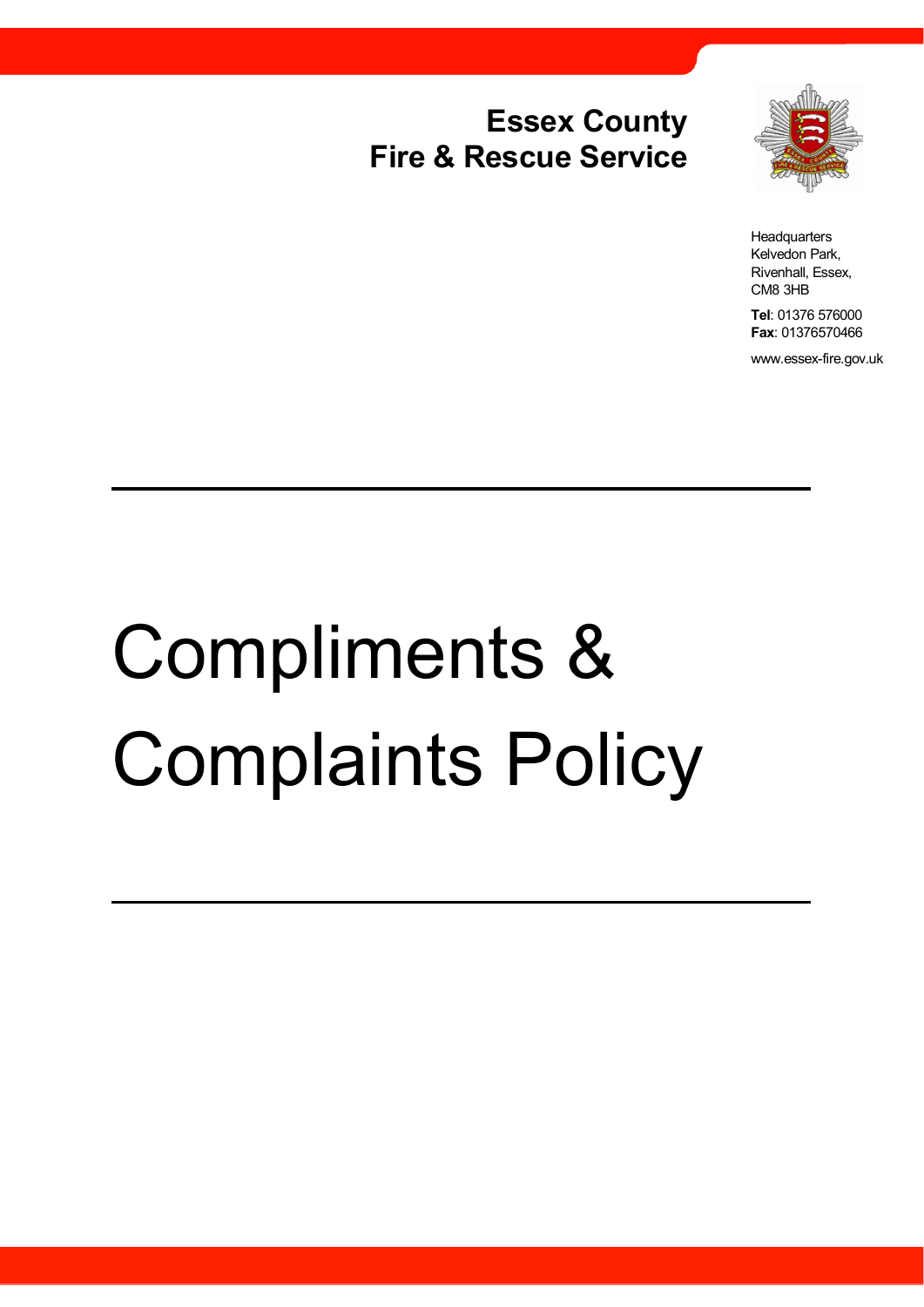### **CONTENTS**

| 3 <sup>7</sup> |  |
|----------------|--|
|                |  |
|                |  |
|                |  |
|                |  |
|                |  |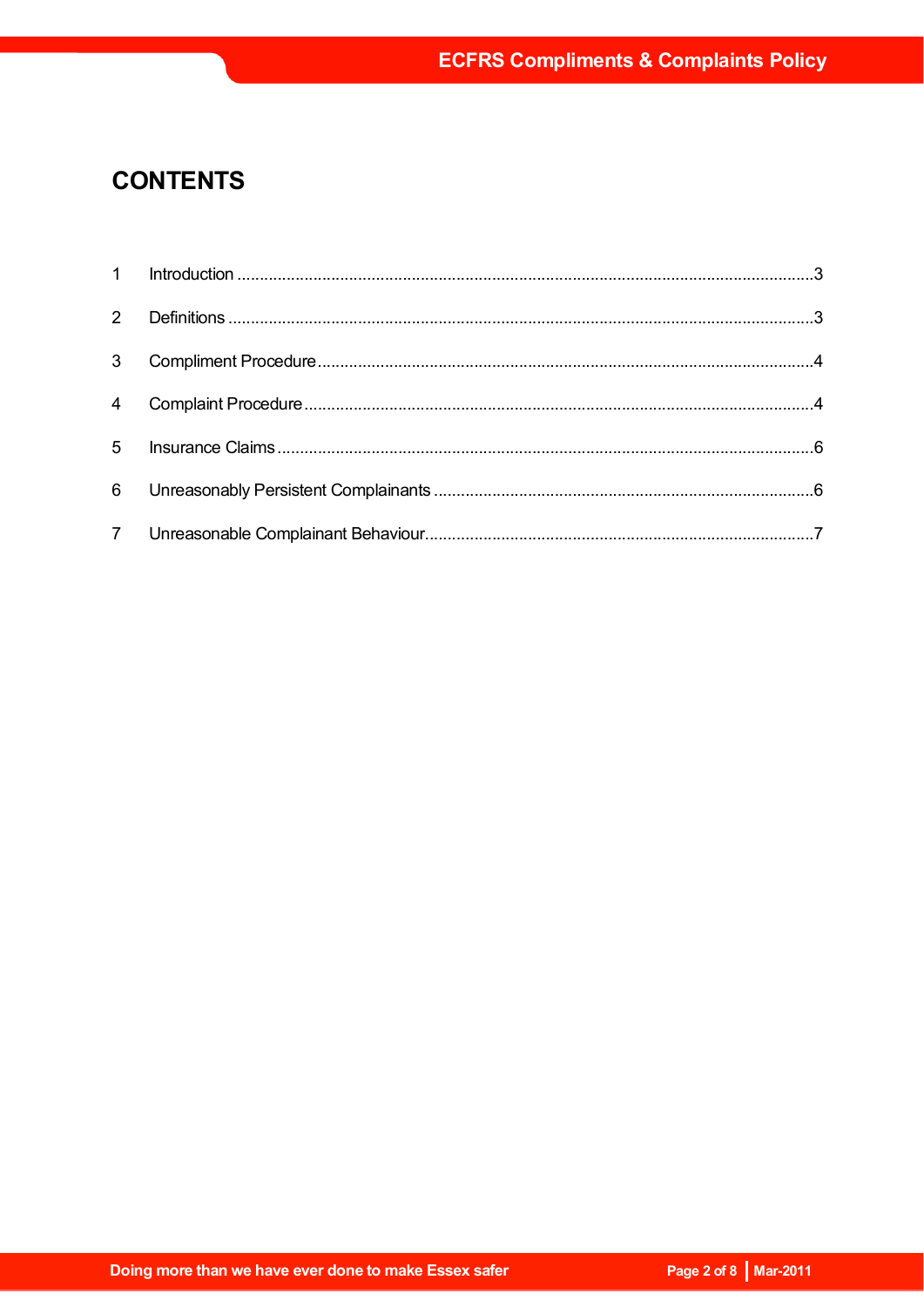#### **1 Introduction**

Essex County Fire & Rescue Service is committed to delivering a quality service at all times. If you are dissatisfied with any aspect of our service we would like to hear from you. Equally, if you are pleased with the services, or have a suggestion on how we might improve, do let us know.

The purpose of the Compliments and Complaints Policy is to ensure that compliments and complaints are properly administered, recorded and acknowledged and, where necessary, investigated. Members of the public can be assured that when lodging a complaint they will be treated in a fair, reasonable and consistent manner.

Compliments and complaints about service provision give an indication of how well the Service is carrying out its functions and where improvements can be made where appropriate.

They can be received in a number of ways:

- In person: At any fire station or office  $\bullet$
- **o** Telephone: 01376 576 000
- Email: compliments.complaints@essex-fire.gov.uk
- Online: Using the compliments & complaints submission form **Click Here**
- Fax: 01376 570 466
- **Post:** Kelvedon Park, Rivenhall, Witham Essex CM8 3HB

If you require any assistance with making your complaint we will provide any reasonable adjustment or advice you require. If this is the case please contact Corporate Communications using the contact details above.

#### **2 Definitions**

*A Compliment* is an expression of praise or satisfaction with the service provided by ECFRS or its employees in the course of their duties.

*A Complaint* is an expression of discontent or dissatisfaction regarding the standard of service, actions or lack of action by the ECFRS or by its staff when acting in the course of their duties.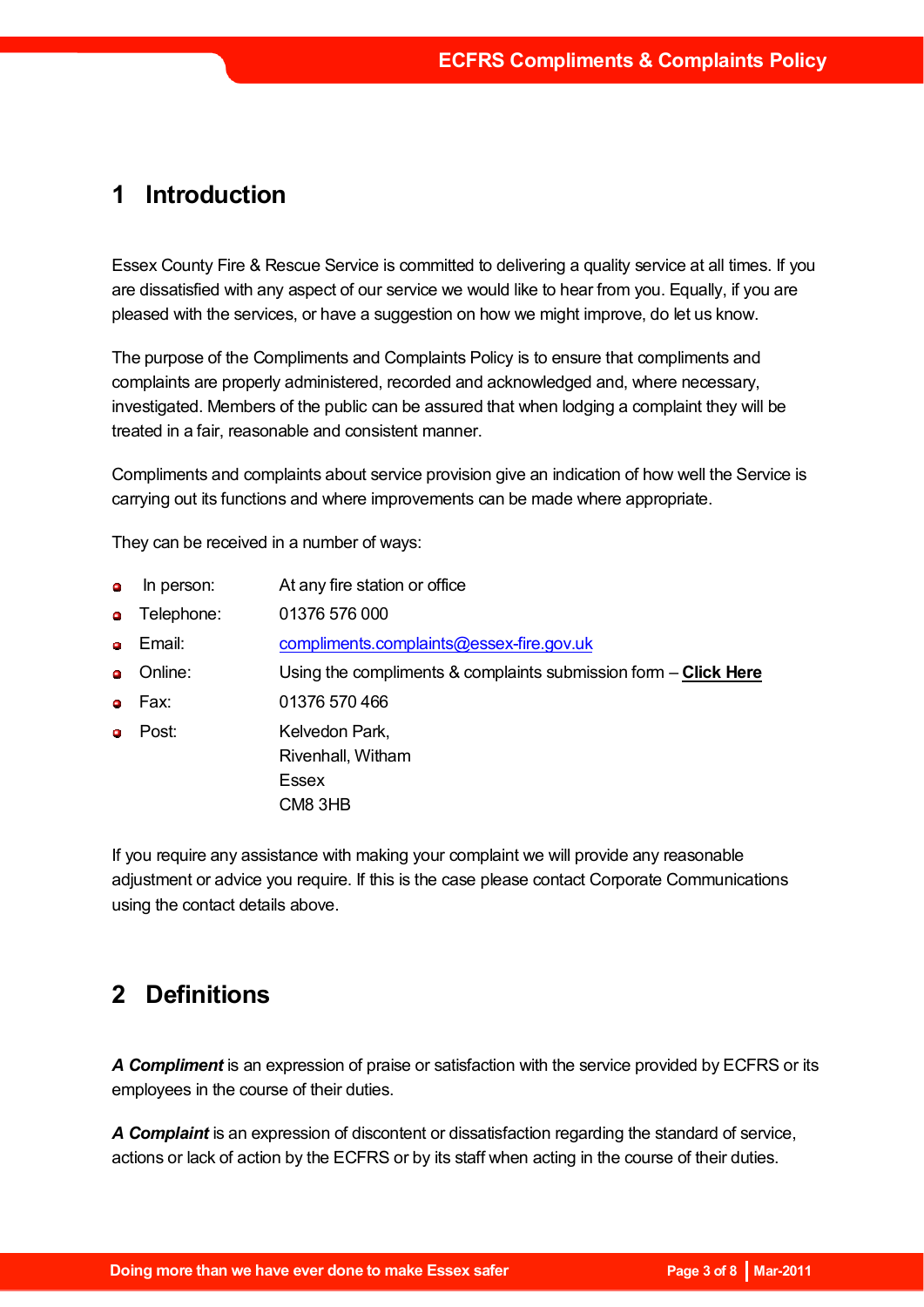#### **3 Compliment Procedure**

Compliments will be logged in the Compliment Database and allocated a unique reference number and retained for future use.

All written correspondence will be kept on file by the relevant station as well as Corporate Communications ready for inspections if required.

#### **4 Complaint Procedure**

We need to know the exact nature of your complaint. Please provide as much information as possible about the service provided, the individuals or department involved and why you felt the service we offered did not meet your expectations.

Essex County Fire & Rescue Service takes every complaint and suggestion seriously. We record the complaints received and the subsequent actions taken. The number of complaints, their nature and the way in which they are dealt with are all monitored.

The complaint will be logged in the Complaint Database and allocated a unique reference number. Written acknowledgement will be sent within five working days of receipt, which will include details of the nominated officer investigating the complaint.

The complaint will be investigated thoroughly by the appropriate parties and the complainant will be advised of the outcome. If the nature of the complaint requires further investigation complainant will be advised of this in writing along with an explanation of why this is required.

Written response to the complaint will be sent within 21 days of the date the complaint was logged, detailing the findings and of any actions taken.

Personal details will be held on our database for the purpose of investigating the complaint and monitoring trends only. These details will be retained for up to five years. After five years, personal details will be removed from our records.

If the findings of the investigation are not satisfactory the complainant can appeal to the Corporate Communications Manager, who will initiate a further review. If the complainant is still not satisfied the matter can be referred to the Chief Fire Officer. A Principle Officer will be nominated to review the case and a reply from the Chief Fire Office will be sent to the complainant within 28 days.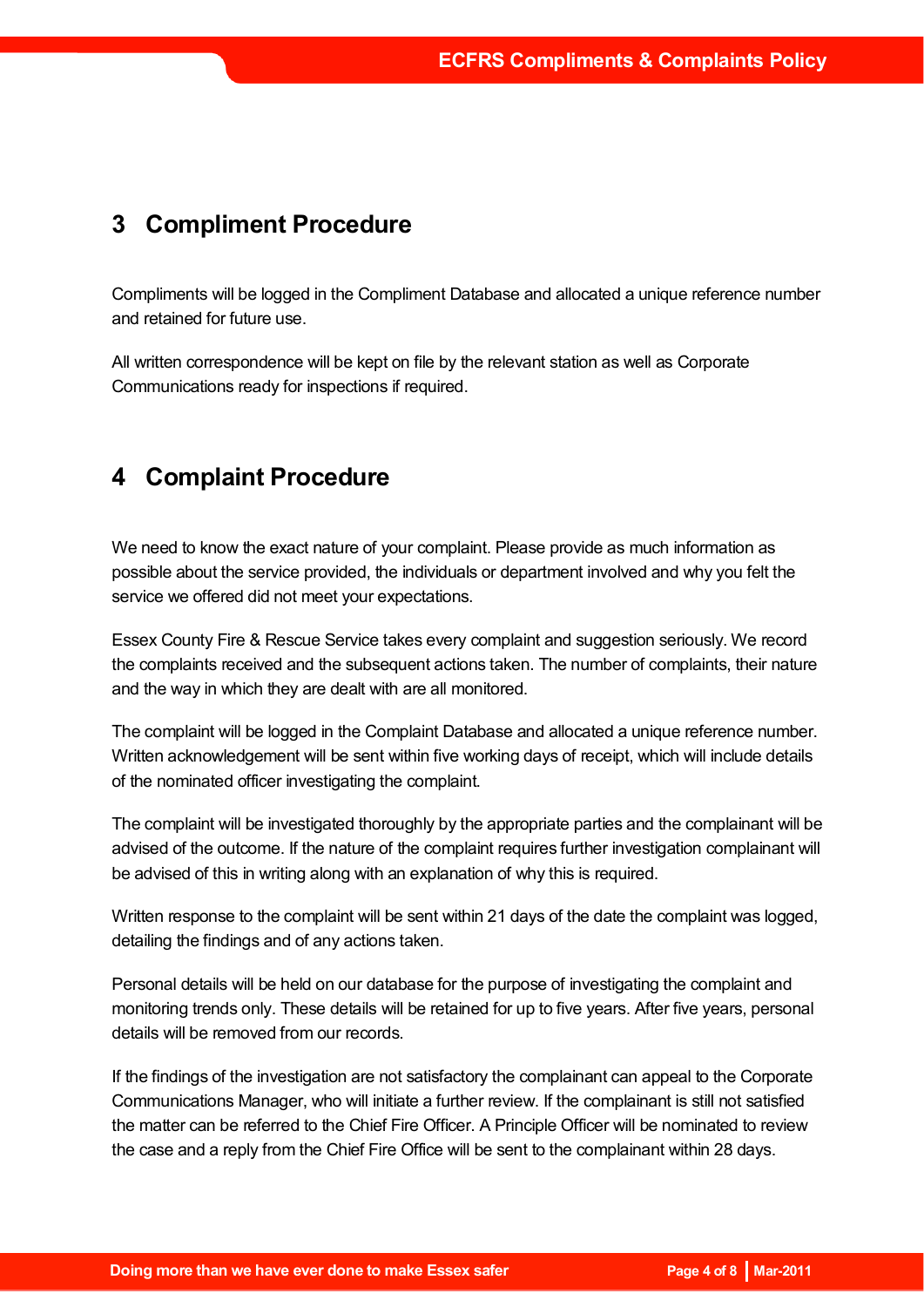#### **Complaints Process**

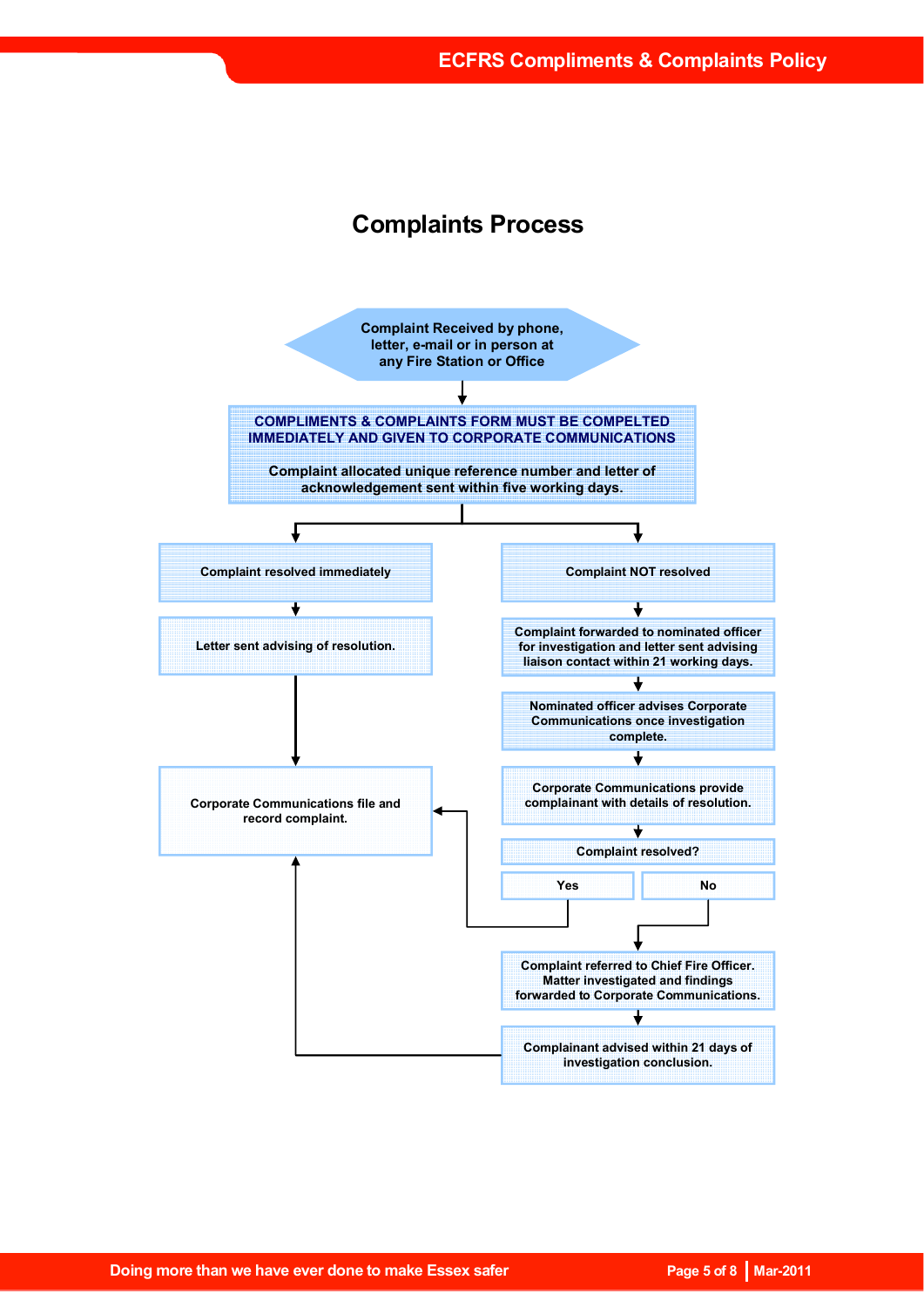If the response from the Chief Fire Officer is not satisfactory, the complaint can investigated further by the Local Government Ombudsman. They may carry out an independent investigation of your complaint. However, the Ombudsman will usually only consider the complaint once our complaints procedure has been exhausted.

For more information about the Ombudsman, visit their website at http://www.lgo.org.uk/ or contact them at:

The Local Government Ombudsman 10th Floor Millbank Tower Millbank, London SW1P 4QP t: 020 7217 4620 (adviceline: 0845 602 1983) f: 020 7217 4621 e: enquiries@lgo.org.uk

#### **5 Insurance Claims**

Potential insurance claims cannot be dealt with through the complaints procedure.

If your require any further information or clarification regarding the Essex County Fire & Rescue Compliments and Complaints Policy, please contact Corporate Communications who will be pleased to assist you.

#### **6 Unreasonably Persistent Complainants**

Essex County Fire & Rescue Service is committed to dealing with all complaints fairly and impartially and to providing a high quality service to those who make them. As part of this service they do not normally limit the contact complainants have with their offices.

However there are a small number of complainants who, because of the frequency of their contact with ECFRS, hinder consideration of their or other people's, complaints. We refer to such complainants as 'unreasonably persistent complainants' and, exceptionally, we will take action to limit their contact with our offices.

The decision to restrict access to our offices will be taken at Assistant Chief Fire Officer level and will normally follow a prior warning to the complainant. Any restrictions imposed will be appropriate and proportionate. The options we are most likely to consider are: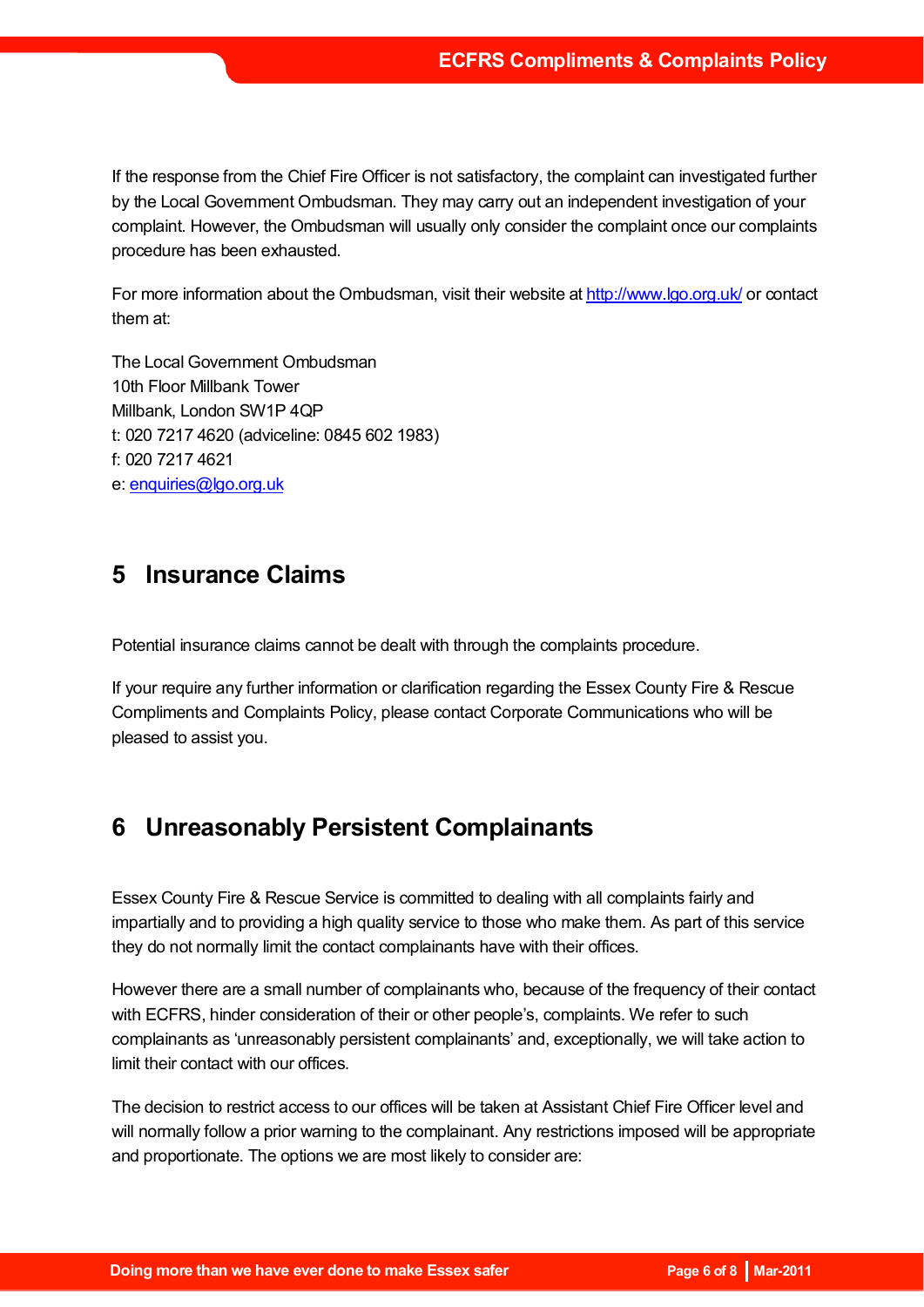- Requesting contact in a particular form (for example, letters only);  $\bullet$
- Requiring contact to take place with a named officer;  $\bullet$
- Restricting telephone calls to specified days and times; and/or  $\bullet$
- Asking the complainant to enter into an agreement about their future contacts with us.  $\bullet$

In all cases where we decide to treat someone as an unreasonably persistent complainant, we will write to tell the complainant why we believe his or her behaviour falls into that category, what action we are taking and the duration of that action. We will also tell them how they can challenge the decision if they disagree with it. If we decide to carry on treating someone as an unreasonably persistent complainant and we are still investigating their complaint six months later, we will carry out a review and decide if restrictions will continue.

Where a complainant whose case is closed persists in communicating with us about it, we may decide to terminate contact with that complainant. In such cases, we will read all correspondence from that complainant, but unless there is fresh evidence which affects our decision on the complaint we will simply acknowledge it or place it on the file with no acknowledgement.

New complaints from people who have come under the unreasonably persistent complainants policy will be treated on their merits.

#### **7 Unreasonable Complainant Behaviour**

Essex County Fire & Rescue Service (ECFRS) has a duty to ensure the safety and welfare of their staff.

ECFRS is committed to dealing with all complaints fairly and impartially and to providing a high quality service to those who make them. As part of this service they do not normally limit the contact complainants have with their offices. However ECFRS does not expect their staff to tolerate behaviour by complainants which is unacceptable, for example, which is abusive, offensive or threatening, and they will take action to protect staff from that behaviour.

When we consider that a complainant's behaviour is unacceptable we will tell them why we find their behaviour unreasonable and we will ask them to change it. If the unacceptable behaviour continues, we will take action to restrict the complainant's contact with our offices.

The decision to restrict access to our offices will be taken at Assistant Chief Fire Officer level. Any restrictions imposed will be appropriate and proportionate. The options we are most likely to consider are:

- Requesting contact in a particular form (for example, letters only);
- **e** Requiring contact to take place with a named officer;